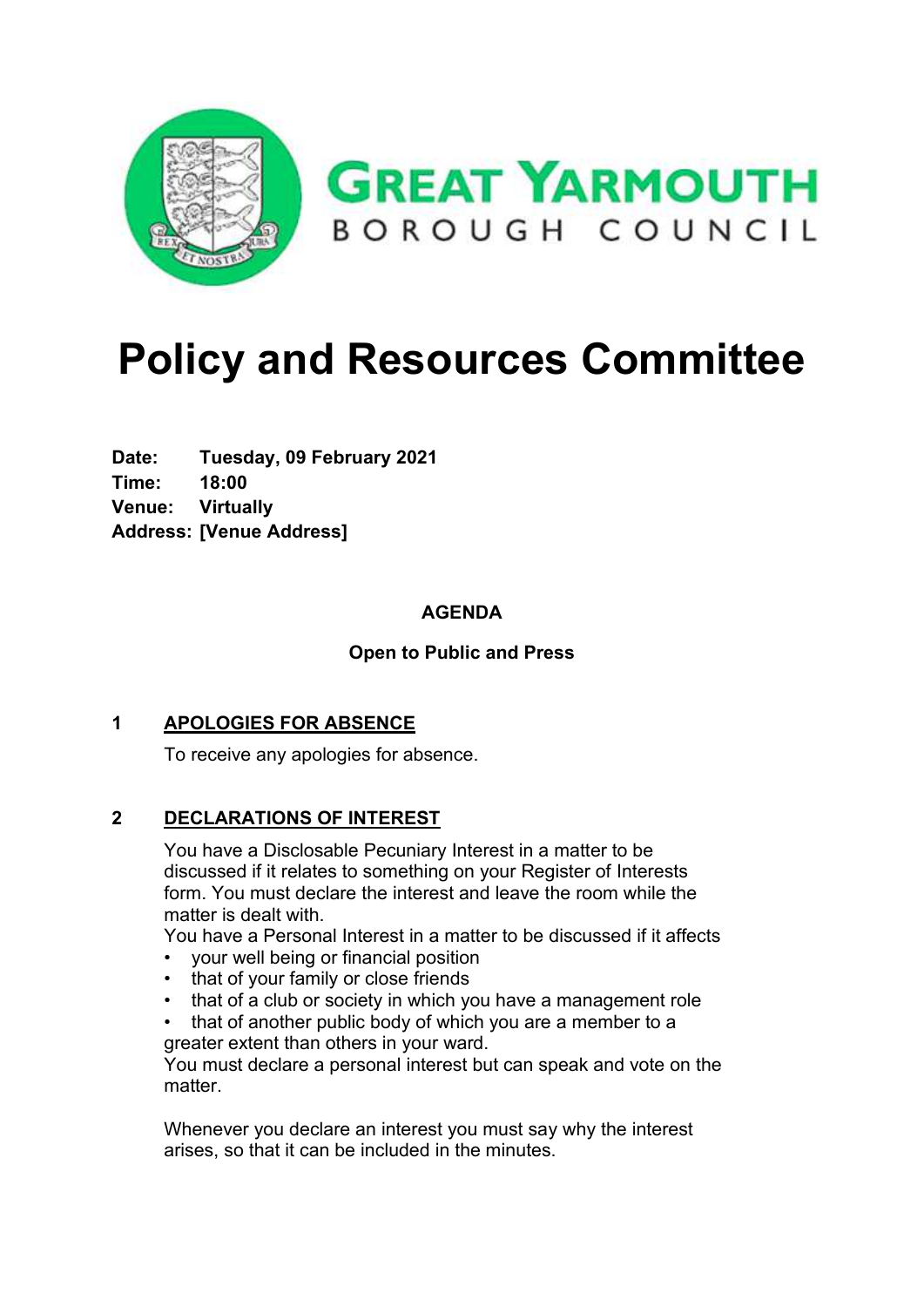| 3              | <b>MINUTES</b>                                                     | $4 - 6$        |
|----------------|--------------------------------------------------------------------|----------------|
|                | To confirm the minutes of the meeting held on the 25 January 2021. |                |
| 4              | <b>FORWARD PLAN</b>                                                | $7 - 7$        |
|                | Report attached.                                                   |                |
| 5              | <b>QUARTER 3 KEY PROJECT AND PERFORMANCE REPORT</b>                | $8 - 47$       |
|                | Report attached.                                                   |                |
| 6              | ST GEORGES TRUST - FUNDING AGREEMENT EXTENSION                     | $48 - 58$      |
|                | Report attached.                                                   |                |
| $\overline{7}$ | <b>RETAINED RIGHT TO BUY RECEIPTS POLICY</b>                       | $59 - 69$      |
|                | Report attached.                                                   |                |
| 8              | FEES AND CHARGES 2021/2022                                         | $70 - 110$     |
|                | Report attached.                                                   |                |
| 9              | TREASURY MANAGEMENT STRATEGY STATEMENT 2021/2022                   | $111 -$<br>127 |
|                | Report attached.                                                   |                |
| 10             | 2021/22 GENERAL FUND BUDGET REPORT                                 | $128 -$<br>178 |
|                | Report attached.                                                   |                |
| 11             | <b>ANY OTHER BUSINESS</b>                                          |                |

To consider any other business as may be determined by the Chairman of the meeting as being of sufficient urgency to warrant consideration.